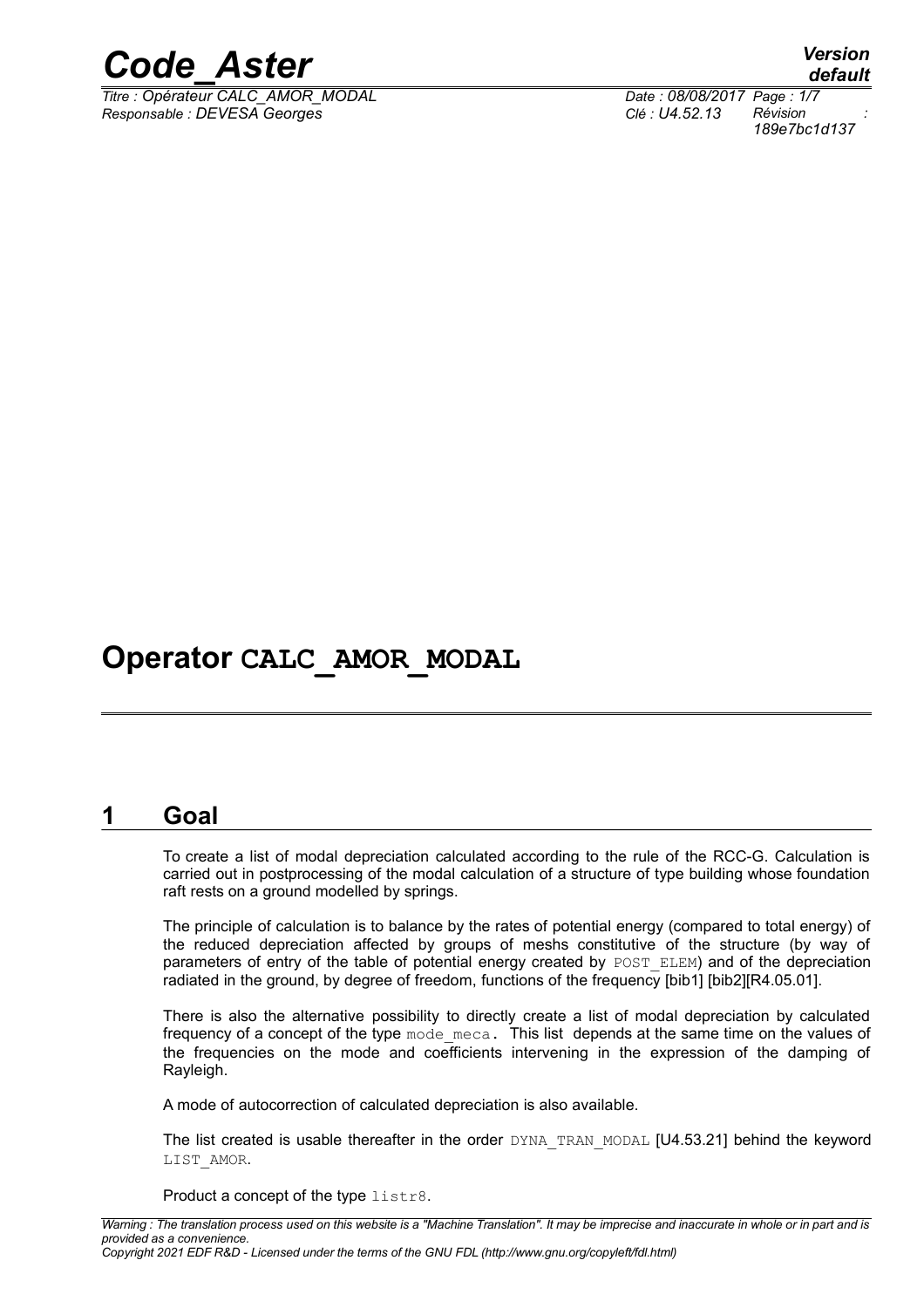*Titre : Opérateur CALC\_AMOR\_MODAL Date : 08/08/2017 Page : 2/7 Responsable : DEVESA Georges Clé : U4.52.13 Révision :*

*189e7bc1d137*

## **2 Syntax**

listr8 [listr8] = CALC\_AMOR\_MODAL **(**  $\bullet$  ENER\_SOL =  $_F$  (  $\bullet$  MODE\_MECA = MOD, [mode meca]  $\circ$  METHOD = / 'DEPL', [DEFECT] / 'RIGI\_PARASOL',  $\bullet$  KX = kx, [R]  $\bullet$  KY = ky, [R]  $\bullet$  KZ = kz, [R] ◊ ◆ KRX = krx,  $[R]$  → KRY = krv,  $[R]$ ◆ KRY = kry,  $[R]$  (R)  $\bullet$  KRZ = krz,  $[R]$ # If METHODE=' DEPL': ♦ GROUP\_NO\_RADIER = l\_grno, [l\_group\_no] # If METHODE=' RIGI\_PARASOL':  $\bullet$  GROUP\_MA\_RADIER =  $l$ \_grma, [l\_group\_ma]<br>  $\bullet$  / FONC\_GROUP =  $l$ \_fonc, [l\_fonction]  $\bullet$  / FONC\_GROUP =  $l$ \_fonc,  $[l$ \_fonction]  $/$  COEF GROUP = l coef,  $[1 R]$  $\bullet$  / GROUP NO CENTRE = grno, [group noeud] / COOR CENTRE =  $(X, \text{ there}, Z),$  [l\_R] ), AMOR\_INTERNE =  $-F$  (<br>  $\bullet$  ENER\_POT ♦ ENER\_POT = epot, [table\_sdaster]  $\bullet$  GROUP MA = lgrma, [lgroup ma]  $\triangleleft$  AMOR\_REDUIT =  $\frac{1}{\text{amor}}$ , [ $\frac{1}{\text{R}}$ ] ),  $AMOR_SOL = \frac{F}{\Diamond}$  ( AMOR REDUIT =  $/ 0.$ , [DEFECT] / amor, [R] ♦ FONC\_AMOR\_GEO = l\_f\_amor, [l\_fonction] ◊ HOMOGENEOUS = / 'YES', [DEFECT]  $/$  'NOT',  $\Diamond$  THRESHOLD = / 0.3, [DEFECT] / threshold, [R] ), AMOR RAYLEIGH =  $F$  (  $\blacklozenge$  MODE MECA = MOD, [mode meca] AMOR ALPHA =  $alpha$ , [R]  $\blacklozenge$  AMOR BETA = beta,  $[R]$ ), ◊ CORR\_AMOR\_NEGATIF = / 'NOT', [DEFECT]  $/$  'YES', / 'IS UNAWARE OF', { If CORR\_AMOR\_NEGATIF = 'YES' ♦ COEF\_CORR\_AMOR = coefcor [R] } **)**

*Warning : The translation process used on this website is a "Machine Translation". It may be imprecise and inaccurate in whole or in part and is provided as a convenience. Copyright 2021 EDF R&D - Licensed under the terms of the GNU FDL (http://www.gnu.org/copyleft/fdl.html)*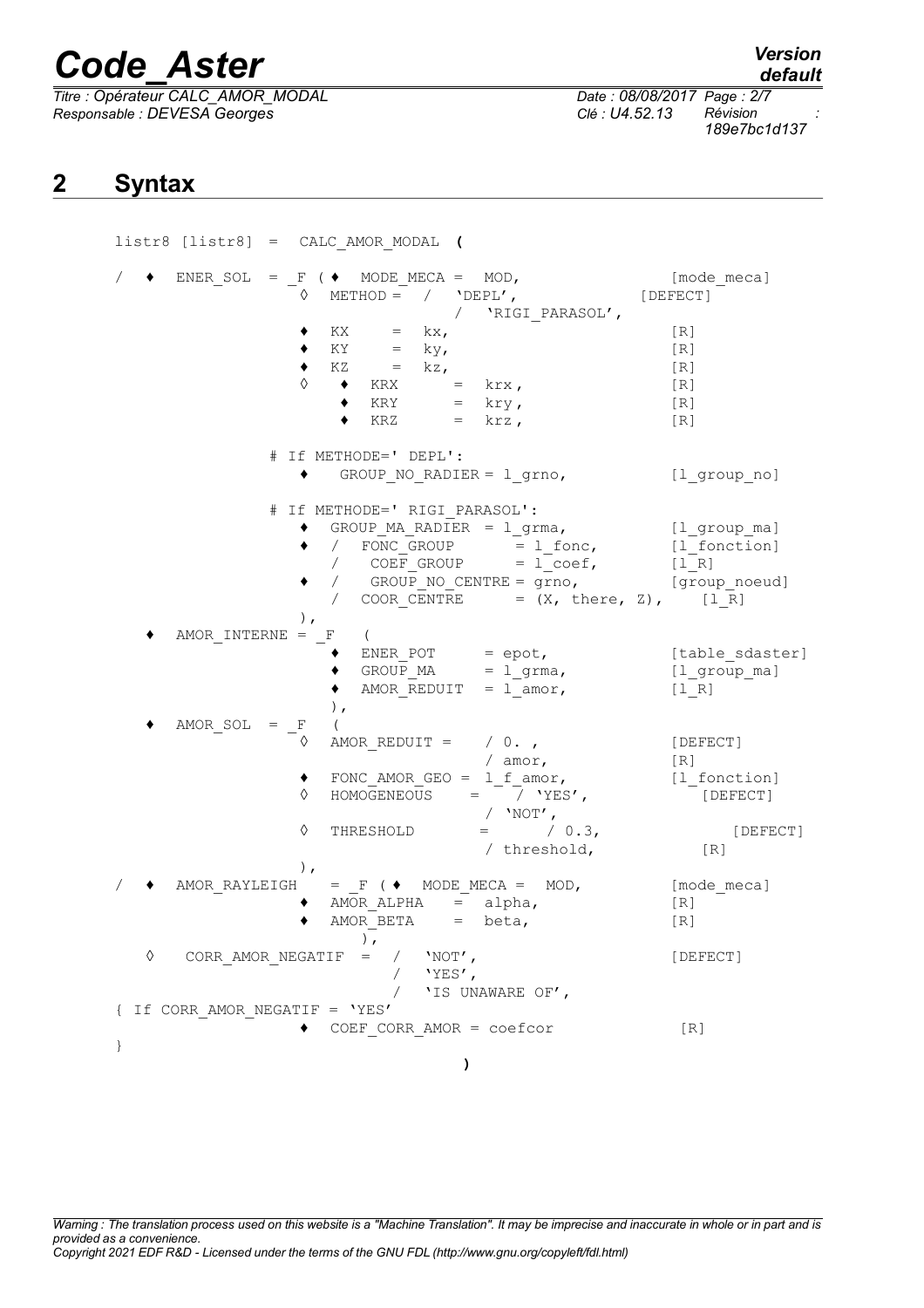*Titre : Opérateur CALC\_AMOR\_MODAL Date : 08/08/2017 Page : 3/7 Responsable : DEVESA Georges Clé : U4.52.13 Révision :*

*189e7bc1d137*

## **3 Operands**

#### **3.1 Keyword ENER\_SOL**

This keyword factor used only once serves to introduce the data necessary to calculation of the potential energy into the ground per degree of freedom for all the frequencies as a concept of the type mode\_meca.

#### **3.1.1 Operand METHOD**

This operand makes it possible to define the method of calculating of energy in the ground by frequency.

With the value 'DEPL', one calculates energy starting from the displacements realised on the nodes of the foundation raft for each mode:  $E\!=\!\frac{1}{2}\sum\limits_{i=1,6}$  $k_i U_i^2 (fr)_i$ , where them  $k_i$  the 6 components represent KX, KY, KZ, KRX, KRY and KRZ total rigidity within the competences of ground (cf [§3.1.3]). With the value 'RIGI PARASOL', one calculates energy starting from the efforts realised on the

nodes of the foundation raft for each mode:  $E\!=\!\frac{1}{2}\sum\limits_{i=1,6}$  $F_i^2$ *k i*  $(fr)_i$ .

The efforts with the nodes with this method are given starting from the values of rigidity distributed with the nodes under the foundation raft as by the option RIGI\_PARASOL order AFFE\_CARA\_ELEM [U4.42.01].

#### **3.1.2 Operand MODE\_MECA**

Allows to introduce the concept of the type mode meca containing the frequencies of calculation of the potential energy.

#### **3.1.3 Operands KX / KY / KZ / KRX / KRY / KRZ**

The values of the components of the total rigidity within the competences of ground represent.

Intervene in the calculation of the terms  $k_i$  .  $U_i^2$  ,  $i$  = 1,  $NCmp$  ,

*NCmp* is the component count (3 or 6) determined by the presence or the absence of the operands KRX, KRY, KRZ used (if they are it) obligatorily together. *NCmp* and the number of ddls increased by the nodes of the foundation raft can be different.

#### **3.1.4 Operand GROUP\_NO\_RADIER**

This operand is related to the value 'DEPL' operand METHOD.

List of groups of nodes constituting the foundation raft of the structure posed on the ground. One calculates thereafter the displacement realised in these nodes  $|U|$  components  $|U_{\hat{i}}|$  for each calculated mode of frequency *fr* in order to be able to determine energy in the ground by ddl and

frequency:  $\frac{1}{2}$  $\frac{1}{2}k_i$ .  $U_i^2(fr)$ .

#### **3.1.5 Operand GROUP\_MA\_RADIER**

This operand is related to the value 'RIGI\_PARASOL' operand METHOD.

*Warning : The translation process used on this website is a "Machine Translation". It may be imprecise and inaccurate in whole or in part and is provided as a convenience.*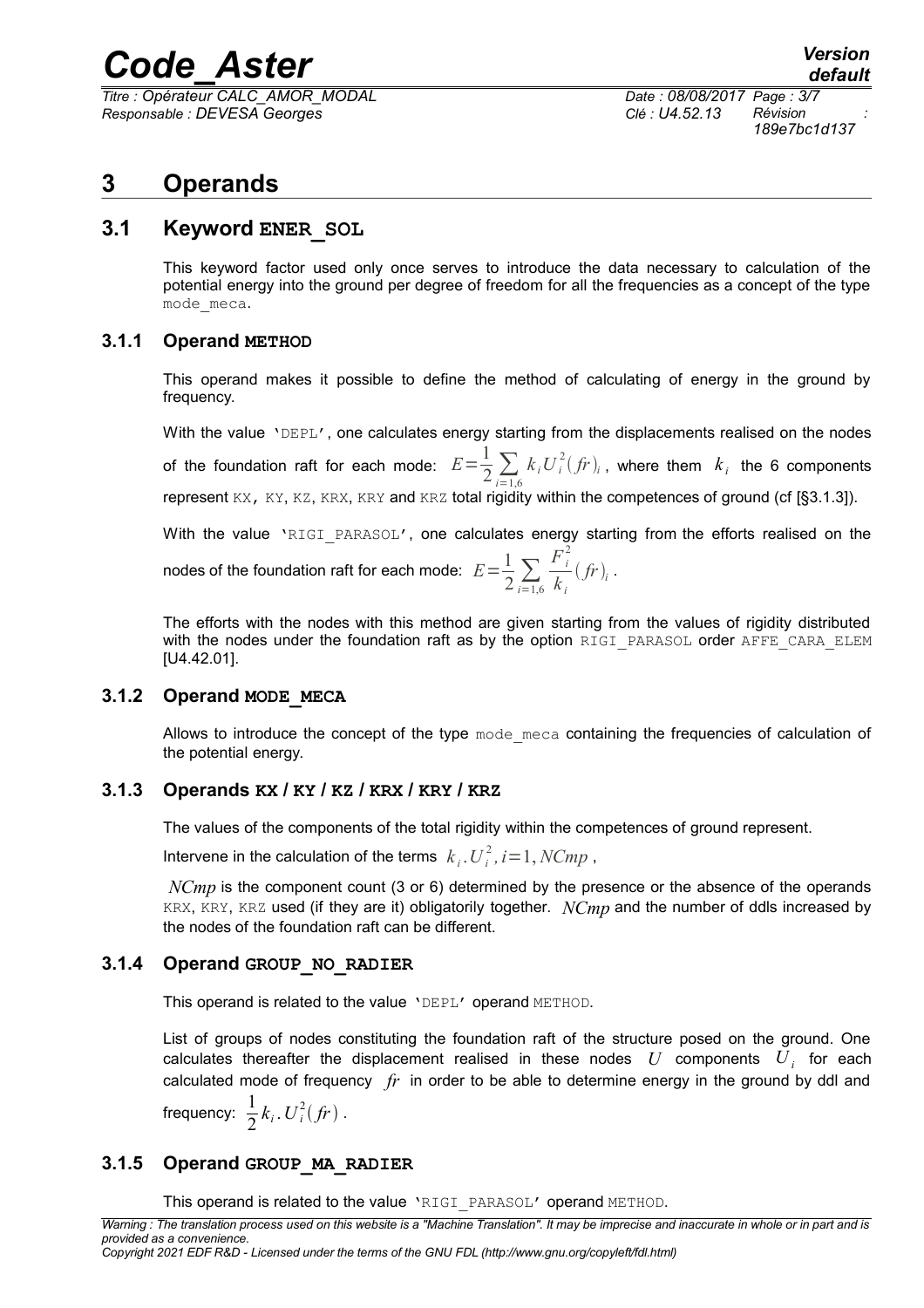*Titre : Opérateur CALC\_AMOR\_MODAL Date : 08/08/2017 Page : 4/7 Responsable : DEVESA Georges Clé : U4.52.13 Révision :*

*189e7bc1d137*

List of groups of meshs constituting the foundation raft of the structure posed on the ground. Allows to calculate the effort realised with the nodes of these meshs  $|F|$  components  $|F|_i$  for each calculated mode of frequency  $fr$  in order to determine energy in the ground by ddl and frequency:  $\frac{1}{2}$ 2  $F_i^2$ *k i*  $(fr)$ .

#### **3.1.6 Operand FONC\_GROUP / COEF\_GROUP / GROUP\_NO\_CENTRE / COOR\_CENTRE**

These operands are also related to the value 'RIGI\_PARASOL' operand METHOD.

These are the same ones as in the option RIGI\_PARASOL order AFFE\_CARA\_ELEM [U4.42.01]. They also make it possible to obtain the values of rigidity distributed with the nodes under the foundation raft being used to determine the nodal efforts by mode then their average  $|F|$  of component  $|F|_i$ .

An operand chosen among FONC GROUP  $\prime$  COEF GROUP allows to determine weightings, real functions of the X-coordinate or, each group of meshs constitutive of the foundation raft. The formulas remain with the choice of the user. By default, one considers that the function of distribution is constant and unit, i.e. that each surface is affected same weight [bib2].

One thus needs as many terms in the corresponding list than in the list of the groups of meshs given by the operand GROUP MA\_RADIER.

OneE operand selectedE among GROUP\_NO\_CENTRE / COOR\_CENTRE allows to provide is LE central node of the foundation raft by a group of nodes of only one node, is directly Dbe coordinated locating the central node.

#### **3.2 Keyword AMOR\_INTERNE**

Used only once at the same time as the keyword ENER SOL.

The contribution to the reduced damping of each mode is established starting from the distribution of the potential energy in the structure for the mode considered. This distribution is obtained using the order POST\_ELEM  $[U4.81.22]$  starting from the concept of the type mode meca (cf  $[§3.1.1]$ ) which produces a table.

The parameters of entry of this table are names of groups of meshs, defined by the user according to the distributions of material damping in the structure.

#### **3.2.1 Operand ENER\_POT**

Name of the table of potential energy produced by the order  $POST$  ELEM [U4.81.22]. The parameters necessary of the table are:

| <b>Parameters</b> | Type         | <b>Description</b>                                                                                 |
|-------------------|--------------|----------------------------------------------------------------------------------------------------|
| NUME ORDRE        |              | Sequence number                                                                                    |
| FREO              | R            | Frequency with the sequence number NUME ORDRE                                                      |
| PLACE             | K8           | Associated geometrical entity: they can be all the<br>structure, a set of meshs or groups of meshs |
| POUR CENT         | $\mathbb{R}$ | Rate of potential energy compared to total energy                                                  |

For more information on the direction of the parameters, the reader is invited to consult the documentation of the order POST\_ELEM [U4.81.22].

#### **3.2.2 Operand GROUP\_MA**

The list of names of groups of meshs from which one will point in the table defined by ENER POT (cf [§3.2.1]).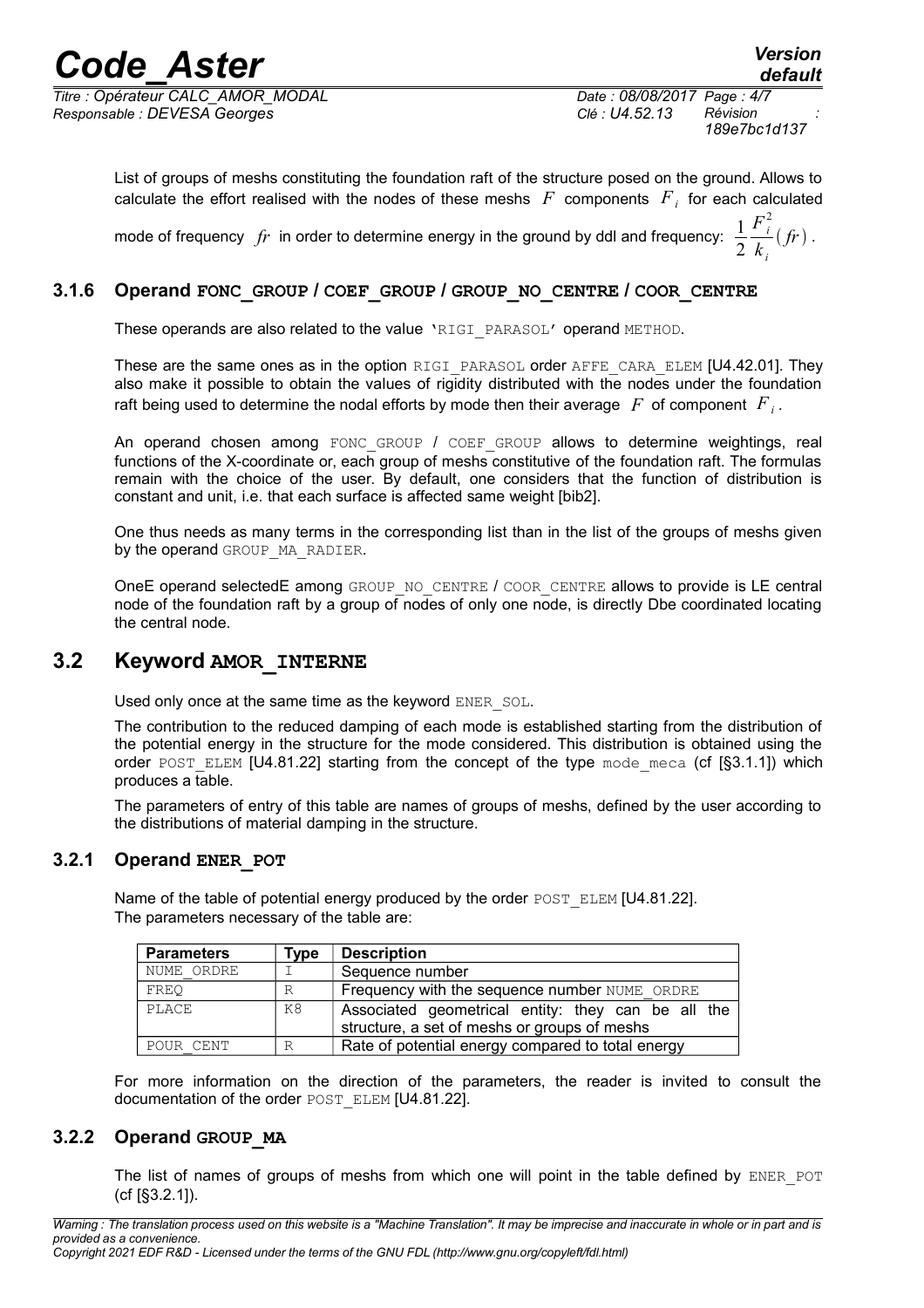*Titre : Opérateur CALC\_AMOR\_MODAL Date : 08/08/2017 Page : 5/7 Responsable : DEVESA Georges Clé : U4.52.13 Révision :*

*189e7bc1d137*

*default*

It is imperative that this list contains all the groups of meshs constitutive of the structure and that those had well their energy calculated in the table defined by ENER\_POT. It will be considered that for each mode the sum of energies passing by the preceding groups of meshs will be equal to energy total minus that passing by the springs of ground and distributed starting from the keyword ENER SOL. If the user indicates a name of group of meshs whose energy was not calculated in the table defined by ENER POT, it will have an alarm but not stop. It is thus well with him to check the conformity of the groups of meshs of the table and those of the list in the keyword AMOR\_INTERNE.

Lastly, so that the calculation of the list of modal depreciation according to the rule of the RCC-G has a direction, so that in particular energy passing by the springs of ground is not negative (what would imply that the rate of potential energy of the whole of the groups of meshs constitutive of the structure could exceed 100%), it is strongly advised to impose a solid condition of connection on the list of groups of nodes constituting the foundation raft of the structure posed on the ground.

#### **3.2.3 Operand AMOR\_REDUIT**

The list of the actual values of material damping corresponding, term for term, with the list of names of groups of meshs defined by  $GROUP$  MA (cf  $[§3.2.2]$ ).

### **3.3 Keyword AMOR\_SOL**

Used only once at the same time as the keyword ENER SOL.

It makes it possible to determine the contribution of geometrical damping due to the reflection of the elastic waves. These directional values of damping are obtained by interpolating for each calculated

Eigen frequency the geometrical functions of damping  $2 \text{Re}(K(\omega))$ (cf § [3.3.1]) where  $K(\omega)$  is

the complex impedance of the ground determined using one of the software MISS3D, CLASSI or PARASOL:

$$
amor(\omega_i) = \left[\omega_i, \frac{\text{Im}(K(\omega_i))}{2 \text{ Re}(K(\omega_i))}\right]
$$

#### **3.3.1 Operand FONC\_AMOR\_GEO**

The list of functions of the frequency of geometrical depreciation, one by D definesegré of freedom (3 or 6).

#### **3.3.2 Operand AMOR\_REDUIT**

Correction in the calculation of the geometrical damping of to the reduced material damping of the ground.

#### **Note:**

*The value of reduced damping is necessary if the impedance of the ground is produced by PARASOL. One then affects the complete value of the reduced material damping of the ground. If the impedance of the ground is produced by MISS3D, this value is necessary only if the ground is homogeneous (see operand* HOMOGENEOUS [§3.3.3]*) and into this case one introduces the half-value of the reduced material damping of the ground.*

#### **3.3.3 Operand HOMOGENEOUS**

If the ground is homogeneous ('YES'), one balances the calculation of geometrical damping by factor 0.5. Then if the impedance of the ground is produced by MISS3D and only if the ground is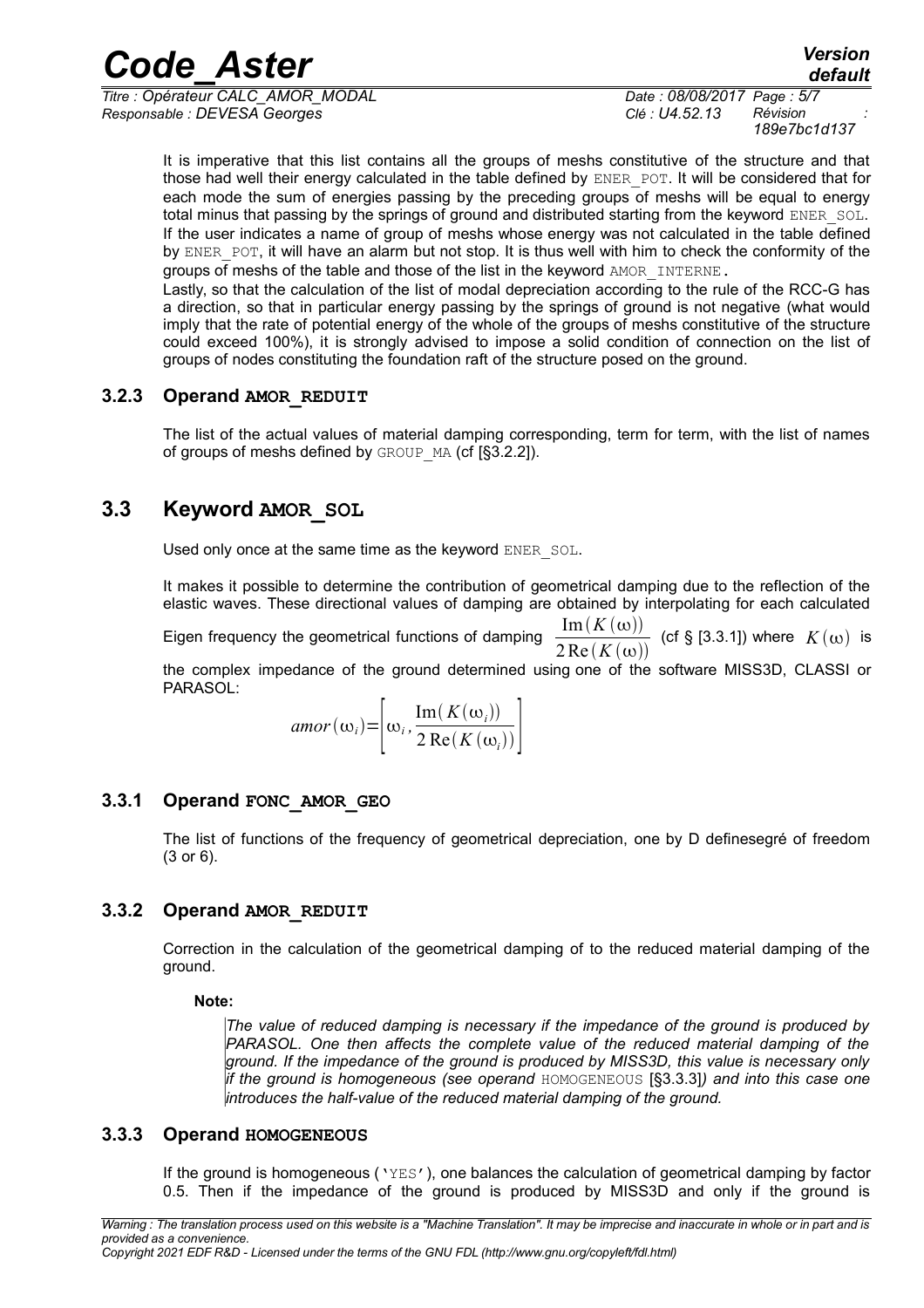*Titre : Opérateur CALC\_AMOR\_MODAL Date : 08/08/2017 Page : 6/7 Responsable : DEVESA Georges Clé : U4.52.13 Révision :*

*189e7bc1d137*

homogeneous ('YES'), one must introduce for the operand AMOR\_REDUIT (cf [§3.3.2]) the half-value of the reduced material damping of the ground. Nothing is introduced when the impedance of the ground is produced by MISS3D if the ground is not homogeneous ('NOT').

#### **3.3.4 Operand THRESHOLD**

Value defined in the RCC-G [bib1] (0.3 by default) for the threshold beyond which one truncates possibly modal damping. This threshold operates after the possible preceding corrections.

#### **3.4 Keyword AMOR\_RAYLEIGH**

Used only once other than the keyword  $ENER$  SOL. This keyword makes it possible to calculate a list of damping modal by calculated frequency of a concept of the type mode meca. This list depends at the same time on the values of the frequencies of the mode *freq<sup>i</sup>* and of the coefficients intervening in the expression of the damping of Rayleigh.

#### **3.4.1 Operand MODE\_MECA**

Allows to introduce the concept of the type mode meca containing the frequencies from which one will calculate modal damping.

#### **3.4.2 Operands AMOR\_ALPHA / AMOR\_BETA**

The values of the components represent respectively  $\int_{\mathbb{R}}$  and  $\beta$  intervening in the expression of the damping of Rayleigh starting from the operators of rigidity and mass:  $C = \alpha K + \beta M$ .

Then for each calculated frequency  $\, freq_i \,$  concept of the type  $\,$ mode\_me $\,$ ca  $\,$   $\,mod \,$  associated with a pulsation  $ω<sub>i</sub> = 2 π *freq<sub>i</sub>*$  one obtains a modal damping are equivalent:

$$
\xi_i = \frac{1}{2}(\alpha \omega_i + \frac{\beta}{\omega_i})
$$

#### **3.4.3 Operands CORR\_AMOR\_NEGATIF/COEF\_CORR\_AMOR**

The keyword CORR\_AMOR\_NEGATIF allows to check automatically if there exist negative values in the list of the damping coefficients generated by the operator.

If this keyword is worth 'NOT' (value by default), then if one detects a negative or null damping, the execution stops in error, with a message indicating the value in question.

If the keyword is worth 'IS UNAWARE OF', one acts as previously except that the error is transformed into simple alarm.

Lastly, if the keyword is worth  $YES'$ , then one replaces the negative or worthless values by an arbitrary value strictly positive (and lower than 1) defined by the user with the keyword COEF\_CORR\_AMOR .

## **4 Bibliography**

(1) RCC-G: Rules of design and construction of the nuclear islands REFERENCE MARK. EDF - Direction of the Equipment, édition July 1988

(2) F. WAECKEL Answer seismic by transitory analysis [R4.05.01]